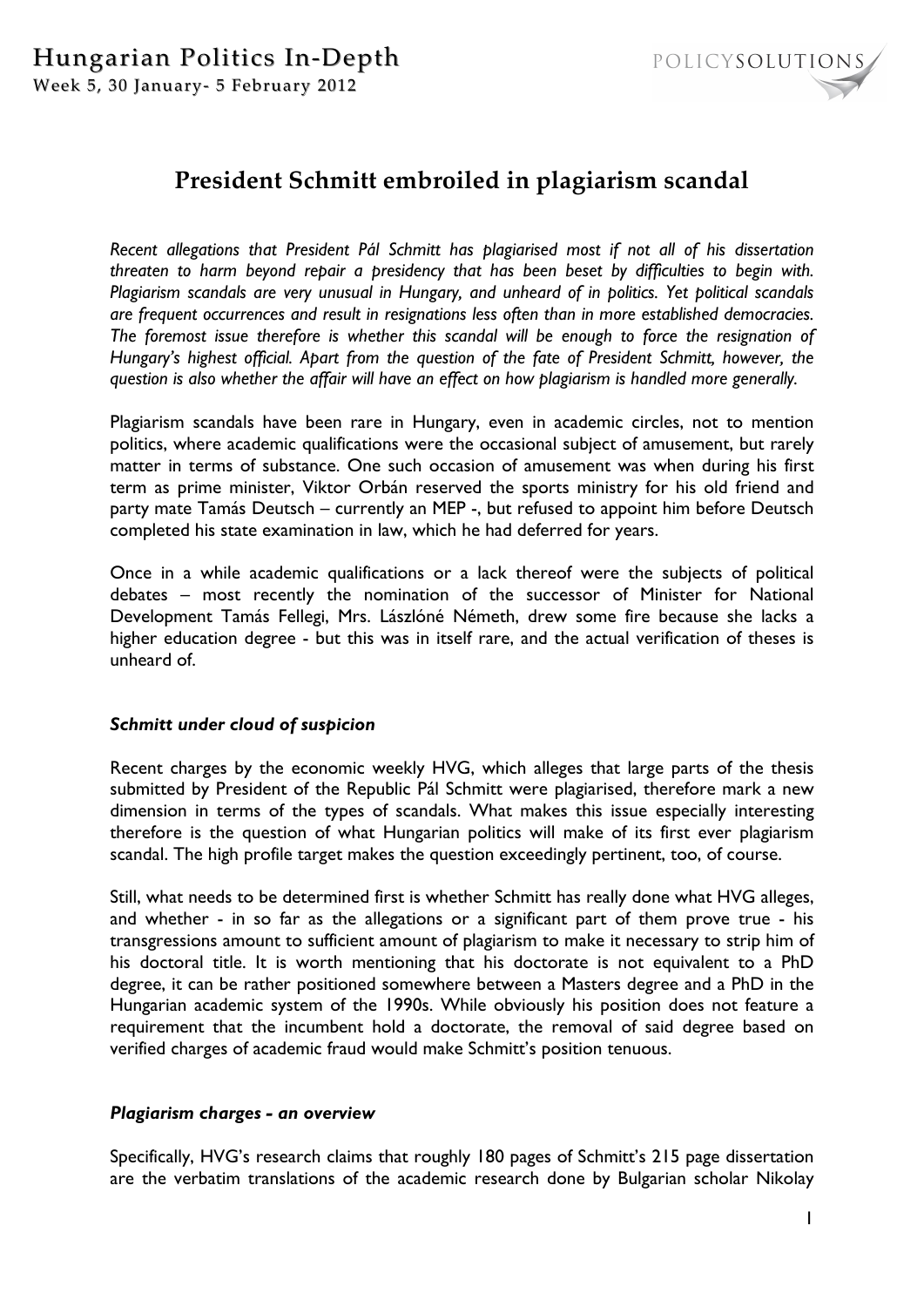## Hungarian Politics In-Depth



Week 5, 30 January- 5 February 2012

Georgiev. After a brief silence, Schmitt's office denied that any sort of plagiarism had taken place. Prime Minister Orbán's spokesman, Péter Szijjártó, refused to even address the issue, arguing that the story was an invention. In a subsequent interview Schmitt went further to address the situation, arguing that he did use significant portions of a research project jointly developed with the since deceased Bulgarian scholar.

Yet during the interview he also opened himself up for a further line of attack, by arguing that in the remaining parts of the paper – which he claimed were academically the most relevant anyway – were entirely his own work. Later the press claimed, however, that another 17 pages have been taken from another source, this time the study of a German scholar, Klaus Heinemann, who disavowed any knowledge of Schmitt and denied ever having worked with him.

The review of the charges and a decision concerning their veracity has to be left up to an academic committee, though even the establishment of this committee was the subject of some controversy. Initially, the university responsible for the degree flat out rejected the notion that an investigation would be necessary. It took a while for this decision to be reversed, but then the problem was identifying scholars to the committee that undertakes the review, since it appeared that most of those asked were loath to be involved in the politically charged affair.

#### *A history of scandals without consequences*

Though Schmitt would clearly be in a dire situation were the committee to decide that his work was ultimately substantially plagiarised, with the consequence that he must stripped of his doctorate, it is not entirely clear that this would result in the same political consequences as similar scandals had in Germany. Recently two German politicians, notably Defence Minister Karl-Theodor zu Guttenberg, resigned some or all of their offices over allegations of plagiarism.

Though plagiarism scandals have been unknown in Hungary, there is a long history of scandals without consequences. The two most famous ones before the current affair involved Viktor Orbán's predecessors in office, Péter Medgyessy and Ferenc Gyurcsány, who both headed MSZP-SZDSZ coalition governments at the time. Medgyessy was elected in 2002 but soon after the election it emerged that during the communist era he had worked in the counterespionage section of Hungary's secret police apparatus.

In a country in which communism remains a touchy subject, this revelation was clearly very damaging, especially because Medgyessy had failed to disclose this connection in a timely manner. While even some critics were inclined to give credence to his defence that in light of his activities in counterespionage his work was entirely different from those of communist informants traditionally understood, they charged that his failure to disseminate this information was in itself a cause for resignation, since he violated the trust that the occupant of the most powerful office in the country need to enjoy.

Nevertheless, Medgyessy was intensely popular at this time for his somewhat surprising determination to carry out almost completely MSZP's vast electoral promises. In fact, it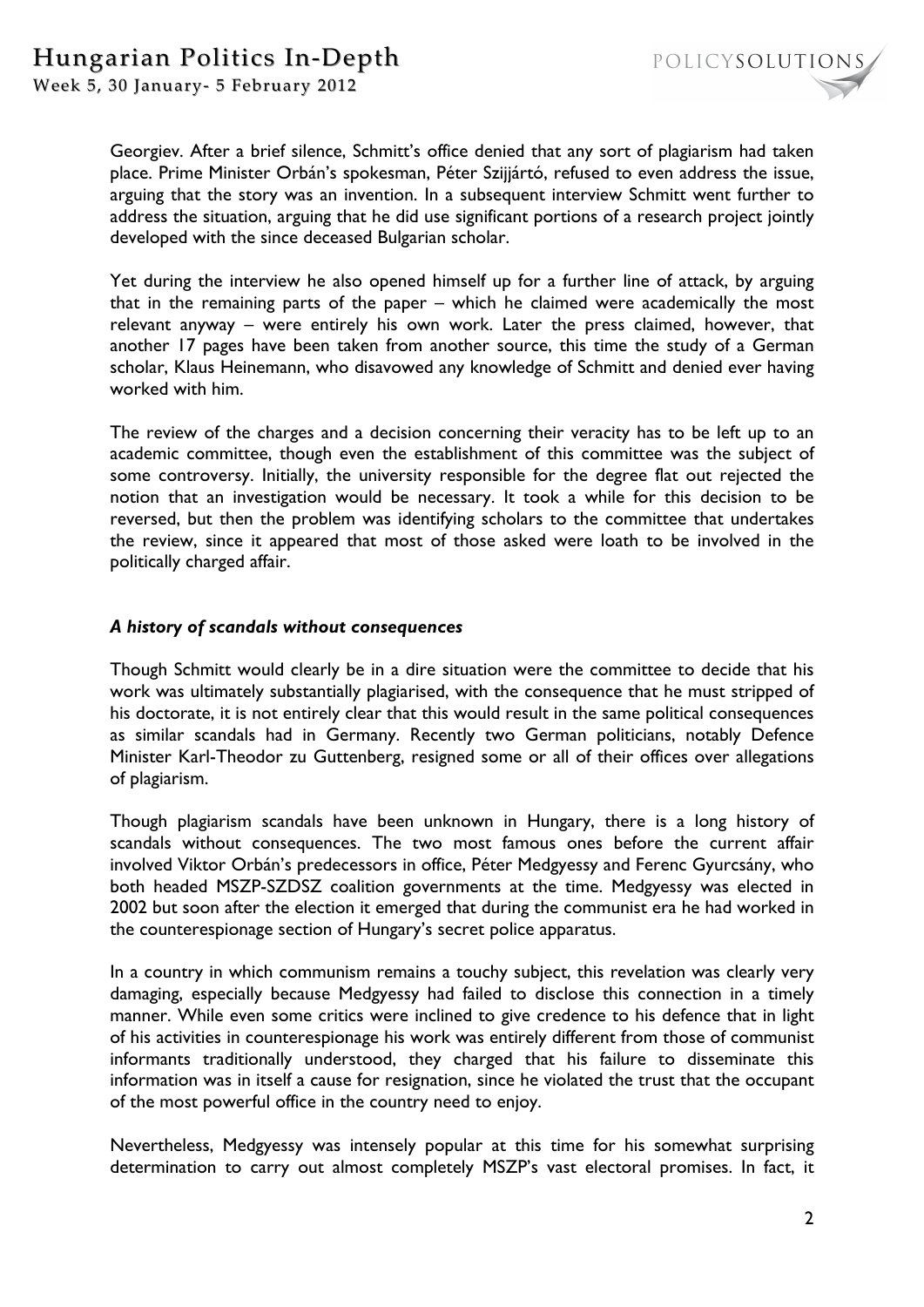### Hungarian Politics In-Depth

Week 5, 30 January- 5 February 2012

appears that Medgyessy's commitment to implementing the so-called Hundred Days Programme, which involved monumental expenditures and bears much of the responsibility for the spike in Hungary's national debt, was also driven by his desire to reinforce his political position. Whether that was indeed Medgyessy's desire or not, it worked, as his approval ratings made clear that the revelations about his past had not hurt him much in the eyes of the public.

#### *The Őszöd speech*

A greater scandal still was the revelation following MSZP's successful re-election campaign in 2006, that Prime Minister Ferenc Gyurcsány's government had lied about the state of the economy to secure victory. In his infamous speech at the government resort in Balatonőszöd, Gyurcsány exhorted his parliamentary faction to help him break with the profligate ways that had characterised the MSZP-government before the elections and brought the public coffers to a state of near financial collapse. His confidential remarks were recorded and leaked to the press a few months later. But in spite of the revelations, the accompanying massive protests and widespread pressure to resign, Gyurcsány stayed in office, with the backing of the coalition parties' parliamentary factions but with little public support.

Each of the situations described above – and the numerous other cases they are meant to illustrate – may be worthy of debate and individual assessment. On the whole, however, the fact is that even massive scandals are unlikely to lead to resignations in Hungary. Generally speaking, politicians feel less accountable than in more established democracies, and parties are more likely to close ranks behind embattled high profile officials rather than pressuring them to actually step down.

There are of course levels of pressure that even intra-party solidarity cannot withstand, but whether the Schmitt case – if it results in the conclusion that the president has indeed plagiarised his dissertation – will actually yield such a result is unclear.

#### *Reverberations*

Yet the consequences of the Schmitt affair could reach beyond Schmitt's person and even far beyond politics. Doctoral degrees are important status symbols in Hungarian social life and their desirability extends far beyond their utility for an academic career, which is in principle the purpose they are meant to serve. As a result, many people write doctoral theses and obtain the commensurate degree even though they have no practical need for it in terms of a science career.

Precisely on account of lacking scientific ambition, and also because of limited resources in terms of time, some doctoral candidates do not take their research obligations all too seriously. Coupled with a widespread ignorance of or disregard for rules concerning plagiarism, this has the problematic effect of leading to a fairly high number of presumed cases of dissertations that probably would not survive closer scientific scrutiny. If the Schmitt case were to result in a finding of plagiarism and investigative journalists or self-appointed